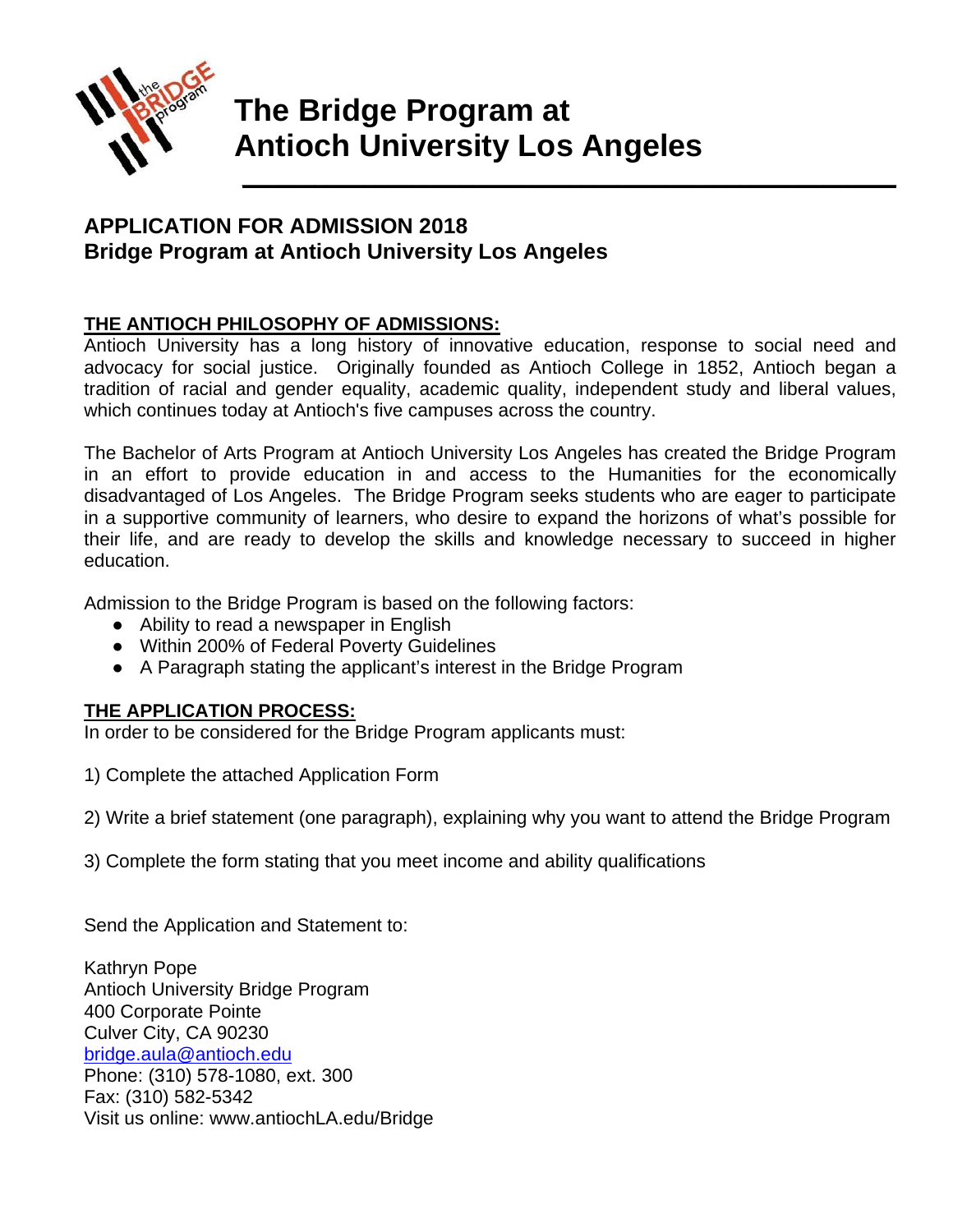

# **Bridge Program Application Non-Matriculating Student Antioch University Los Angeles**

400 Corporate Pointe • Culver City, CA 90230 • (310) 578-1080, ext. 300, [www.antiochLA.edu/Bridge](http://www.antiochla.edu/Bridge)

For which quarters are you planning to enroll? **FOR OFFICE USE ONLY**<br>Fall 2017 Winter 2018 Winter 2018

Note: Bridge students are enrolled in two courses each of three quarters: ENG 1100 and HUM 1100 ENG 1110 and HUM 1110 ENG 1120 and HUM 1120

1) Where would you like to attend classes? (circle one):

#### **Culver City Downtown / Boyle Heights**

|                                               |                                                                                                                                     | First               | Middle |          |  |
|-----------------------------------------------|-------------------------------------------------------------------------------------------------------------------------------------|---------------------|--------|----------|--|
| 3) Previous Name(s): $\frac{1}{\sqrt{1-x^2}}$ |                                                                                                                                     | First               | Middle |          |  |
|                                               |                                                                                                                                     | City                | State  | Zip Code |  |
|                                               |                                                                                                                                     |                     |        |          |  |
| 6) Phone Numbers: Home (                      |                                                                                                                                     | $)$ Cell (          |        |          |  |
| 7) Ethnic Background:                         | Hispanic/Latino                                                                                                                     | Non-Hispanic/Latino |        |          |  |
| Race: (Check all that apply)                  | <b>Black or African American</b><br>Asian<br>American Indian or Alaska Native<br>Native Hawaiian or Other Pacific Islander<br>White |                     |        |          |  |
|                                               |                                                                                                                                     |                     |        |          |  |
| 8) Gender _________________                   |                                                                                                                                     |                     |        |          |  |
|                                               |                                                                                                                                     |                     |        |          |  |
| 10) Country of Citizenship:                   |                                                                                                                                     |                     |        |          |  |

11) A social security number is not required to participate in The Bridge Program. The Bridge Program supports the right of all students, regardless of citizenship or documentation, to pursue their academic goals and dreams. Your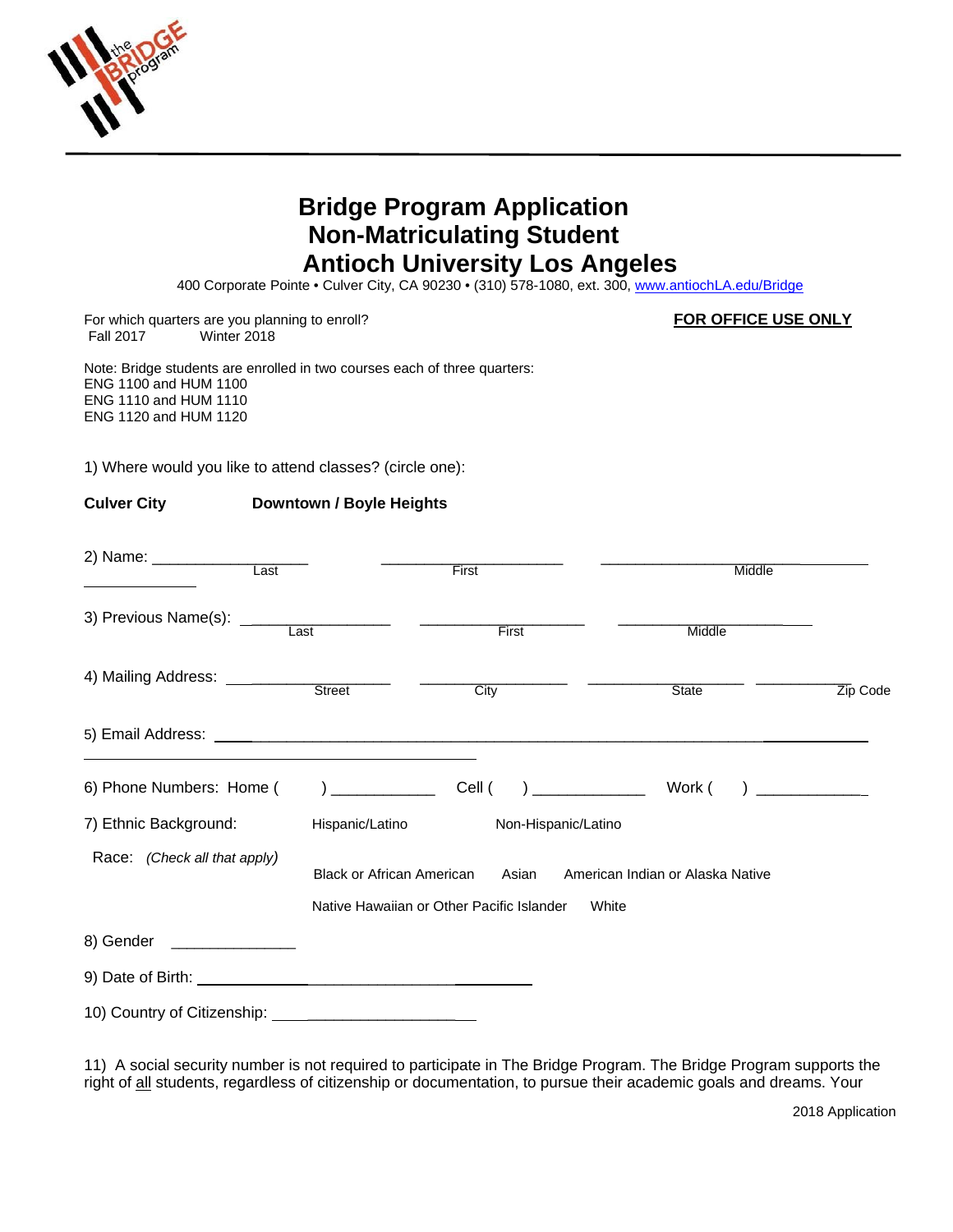

privacy will be protected. If you choose to share your social security number with the university, you may do so here:

| ⊔                  |                                          | $\Box$ I do not have a social security number<br>I decline to provide a social security number |                |                                                                                                                                                                                                                                                    |
|--------------------|------------------------------------------|------------------------------------------------------------------------------------------------|----------------|----------------------------------------------------------------------------------------------------------------------------------------------------------------------------------------------------------------------------------------------------|
|                    | 12) Educational Background:              |                                                                                                |                |                                                                                                                                                                                                                                                    |
|                    |                                          | Have you completed High School or earned a GED? YES/NO                                         |                | If "yes" what year did you earn your degree? _______                                                                                                                                                                                               |
|                    |                                          | Have you attended College or University? YES/NO                                                |                | If "yes" list the institutions, dates and degrees below                                                                                                                                                                                            |
| <b>Institution</b> |                                          | Location                                                                                       | Dates Attended | Degree, or number of units completed                                                                                                                                                                                                               |
| <b>Institution</b> |                                          | Location                                                                                       | Dates Attended | Degree, or number of units completed                                                                                                                                                                                                               |
|                    |                                          | 13) How did you hear about the Bridge Program? (Check all that apply)                          |                |                                                                                                                                                                                                                                                    |
|                    | Bridge Alum Bridge Student               |                                                                                                |                | Advertisement (Please specify where ad appeared) _______________________________                                                                                                                                                                   |
|                    |                                          |                                                                                                |                |                                                                                                                                                                                                                                                    |
|                    |                                          |                                                                                                |                |                                                                                                                                                                                                                                                    |
|                    | 14) In case of emergency, please notify: |                                                                                                |                |                                                                                                                                                                                                                                                    |
|                    |                                          |                                                                                                |                |                                                                                                                                                                                                                                                    |
|                    |                                          |                                                                                                |                |                                                                                                                                                                                                                                                    |
|                    |                                          |                                                                                                |                | I hereby certify that the foregoing information is true and complete to the best of my knowledge and fully realize that<br>omission or falsification of information will be considered sufficient reason for rejection of this application, or for |

**dismissal.**

**Signature of Applicant \_\_\_\_\_\_\_\_\_\_\_\_\_\_\_\_\_\_\_\_\_\_\_\_\_\_\_\_\_\_\_ Date\_\_\_\_\_\_\_\_\_\_\_\_\_\_\_\_\_\_\_**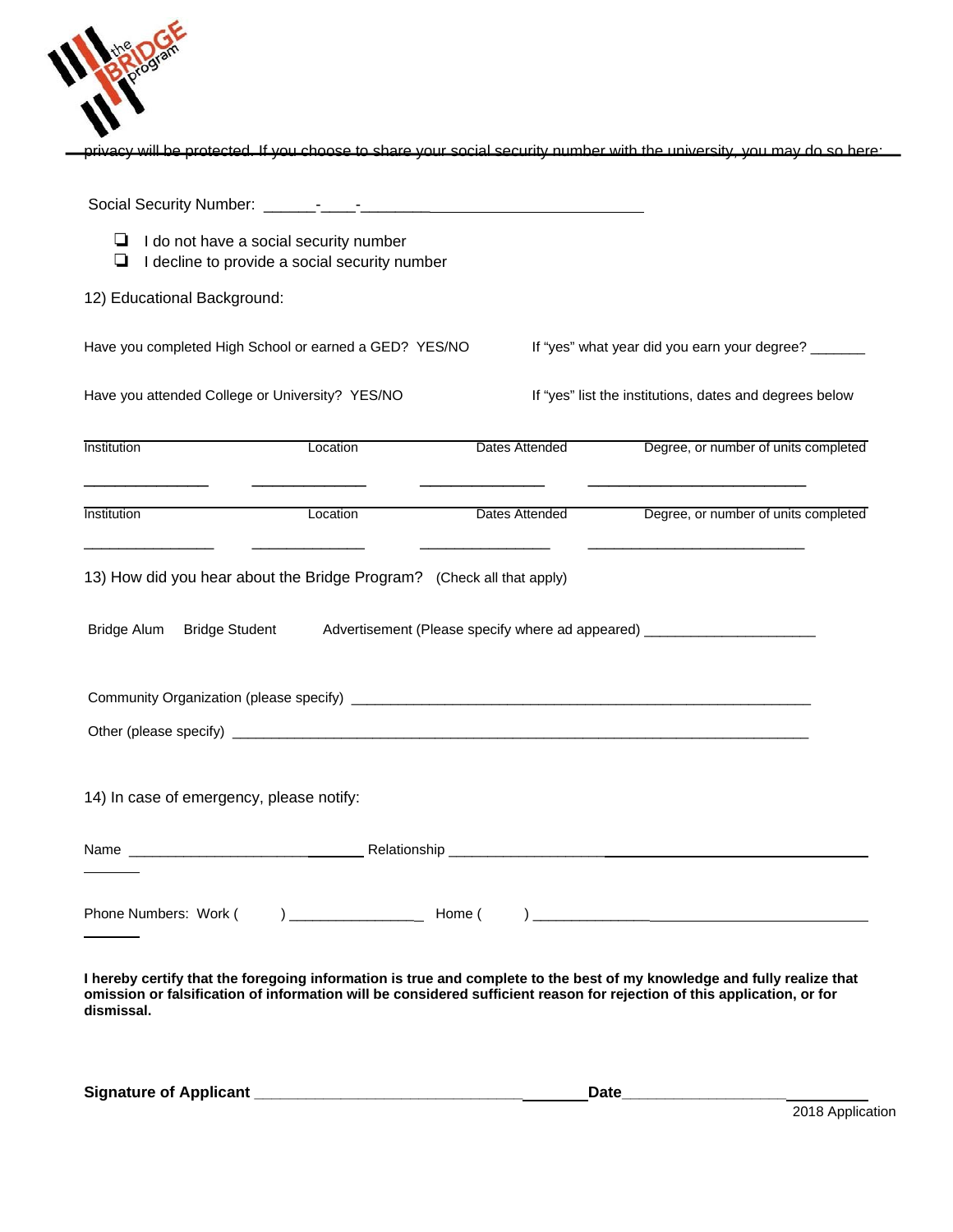

# **Bridge Program Application (Continued) Antioch University Los Angeles**

400 Corporate Pointe • Culver City, CA 90230 • (310) 578-1080, ext. 300, www.antiochLA.edu/Bridge

Below, please confirm that you meet the qualifications for the Bridge Program.

I will be at least 18 years of age by October 2, 2017.

I can read a newspaper in English. \_\_\_\_\_\_ (please initial here)

I certify that I qualify for the Bridge Program based on my income because (please check one):

I earn \$24,120 or less per year.

I support family members, and I earn \$49,200 or less per year.

I support more than four family members or I have other circumstances that I believe should qualify me (please specify) \_\_\_\_\_\_\_\_\_\_\_\_\_\_\_\_\_\_\_\_\_\_\_\_\_\_\_\_\_\_\_\_\_\_\_ .

**Signature of Applicant \_\_\_\_\_\_\_\_\_\_\_\_\_\_\_\_\_\_\_\_\_\_ Date \_\_\_\_\_\_\_\_\_\_\_\_\_\_\_\_**